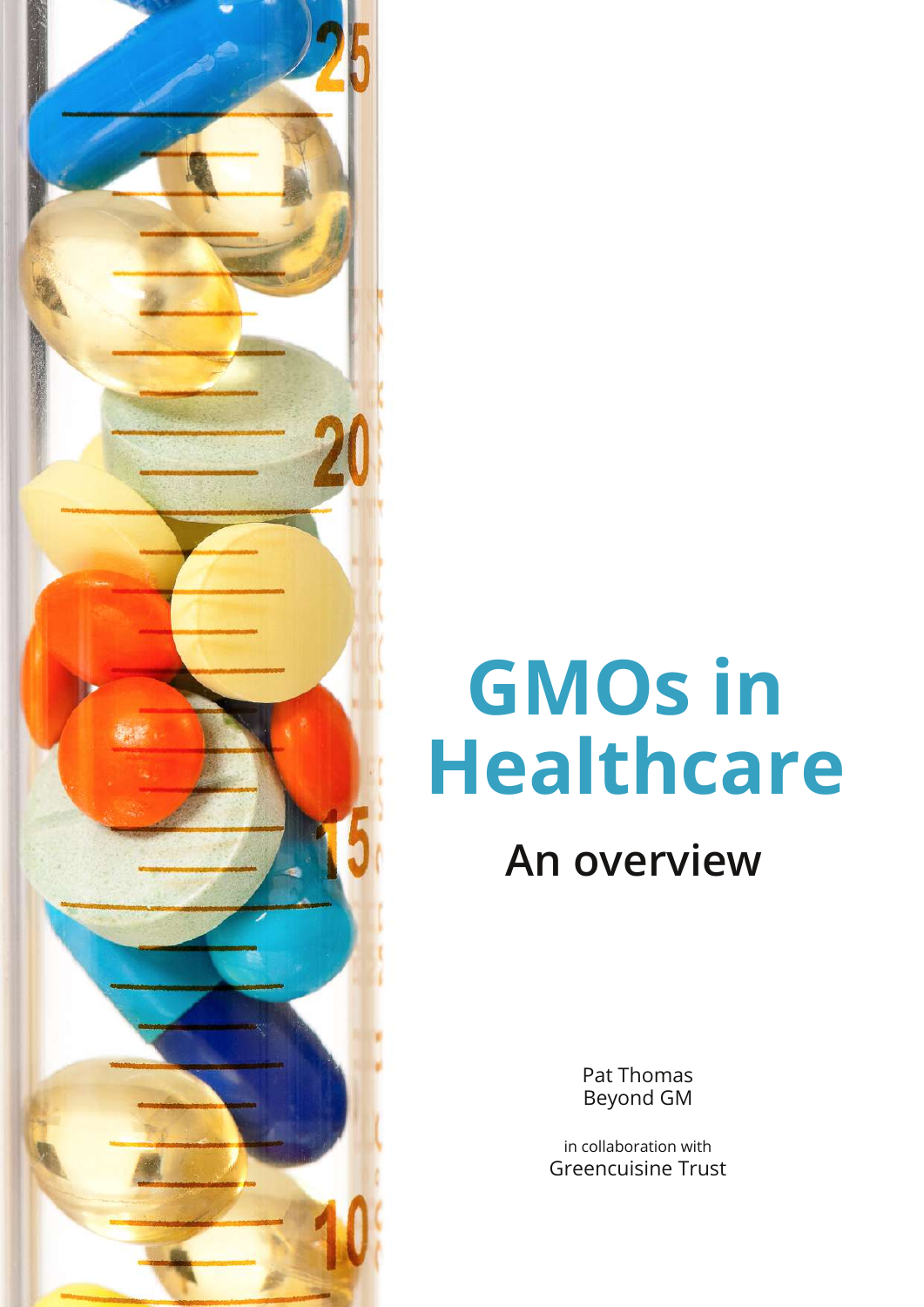**People take supplements for a variety of reasons; to maintain health and vitality, to correct nutritional deficiencies, to support specific physiological functions or just as a kind of 'health insurance' policy.**

For many, taking quality supplements is a priority. Increasingly, 'clean labels' which use simple ingredient names, and claim minimal use of colours, preservatives and fillers, the inclusion of natural and food source ingredients, being free from genetically modified organisms (GMOs), gluten and allergens – are being used to guide supplement choices.

If you are someone who thinks that the inclusion of GMOs is incompatible with a health supplement you may be surprised to know that genetic engineering is quietly, but increasingly, being used to produce both health supplements and pharmaceutical drugs.

Over 100 genetically engineered drugs are currently on the market including human-identical insulin and growth hormones, artificial skins, anticoagulants, vaccines and even rattlesnake anti-venom.

These genetically engineered organisms can be made to produce greater quantities of substances they might naturally produce, or to produce substances that they would not naturally produce.

There are now several synbio supplement ingredients on the market already, including astaxanthin, resveratrol and omega-3 fatty acids which are produced using this method (see box page 3) – and more are on the way.

## **How are GMO supplements regulated?**

GMO food sources for supplements don't need to be declared on the label because these foods have already been classified GRAS (generally recognised as safe) by food regulators. GRAS status for GMOs is based on a concept called 'substantial equivalence'.

In food safety, genetically engineered foods, which look and taste the same, and which may have the same basic nutrients in them as conventionally grown foods, are considered to be 'substantially' the same as non-GMO foods and ingredients.

But substantial equivalence has been proven to be a faulty concept. A genetically engineered ear of corn may look and taste the same as a conventionally

Many of the same companies that make pharmaceutical drugs also make health supplements or have sub-divisions that make specific ingredients. Technologies like new genetic engineering processes can be applied equally across all parts of the business.

bred corn. But scientific studies have shown that at the genetic level the two are very different. **being used to produce both** For example, GMO maize **Genetic engineering is quietly, but increasingly, pharmaceutical drugs and health supplements.**

People taking these often life-saving drugs can be very ill and probably don't know – and may not even care – if they are genetically engineered. But those who take supplements for health maintenance, who may otherwise consciously try to avoid eating GMO foods, may take a different view.

# **Where do GMO ingredients come from?**

For many years the use of GMOs in health supplements was limited to starting materials such as maize or soya. Fillers and other additives such as citric acid, corn starch, maltodextrin, soya lecithin and xanthan gum can easily and cheaply be extracted from genetically engineered plants for use in supplements and foods.

But now a new type of genetic engineering, known as synthetic biology, or 'synbio', is being used to produce supplement ingredients.

With synthetic biology, microorganisms such as yeasts and bacteria, are re-engineered to become living factories for producing a variety of substances.

variety NK603, widely consumed by humans and animals around the world, has been shown to be substantially different from non-

GMO maize. Recent rsearch has shown that 117 proteins and 91 metabolites are significantly altered by the genetic engineering process.

The GMO maize also had levels of the polyamines cadaverine and putrescine, that were 2-3 times higher than in non-GMO corn. These polyamines can heighten allergic reactions and are involved in the formation of carcinogenic substances in the body.

Many studies are now showing multiple differences between conventional and GMO plants. It is possible that, in part, this is what is driving the trend for more food ingredients produced via synthetic biology which, it is claimed, can produce 'pure' ingredients in large bioreactors, and bypass the complications of working with plants.

### **What are the concerns over GMO supplements?**

Synbio ingredients are relatively new and have also been ushered onto the market under cover of GRAS and substantial equivalence.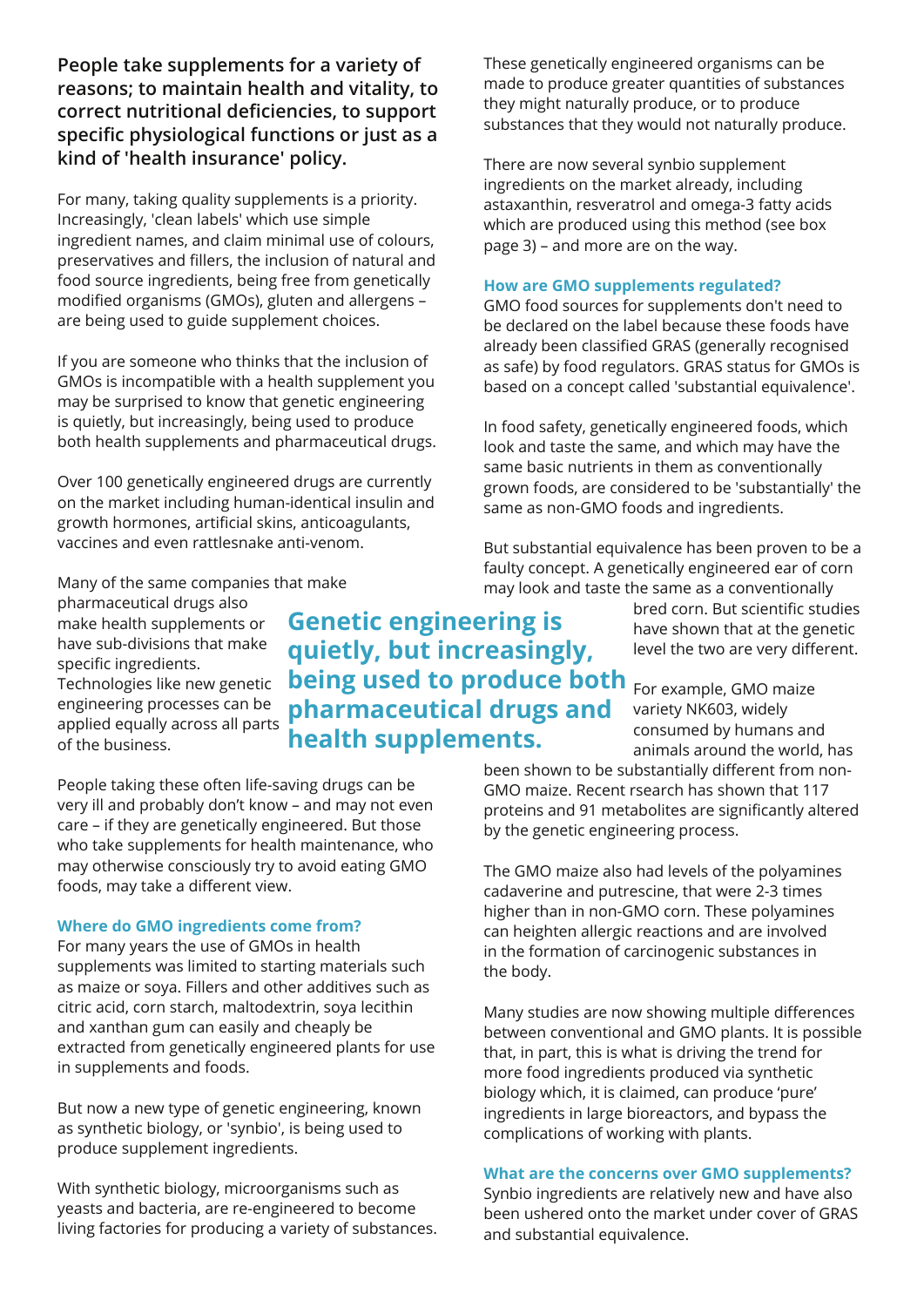Apart from inadequate regulation, there are clear issues of lack of transparency which manufacturers and regulators are simply not addressing. For instance, these ingredients are being used in products that are labelled 'natural' and yet, clearly, genetically engineering a microorganism by inserting a foreign gene into it or switching on or off certain genetic functions is not natural.

The process by which these microorganisms produce different substances, when it is described in the media at all, is referred to as 'fermentation'. But it does not involve fermentation as most people understand the term. It is not, for instance the same natural process that produces sauerkraut, kimchi, kefir or even beer.

Fermentation, in this instance, describes a process whereby genetically engineered organisms, are placed in large temperature- and light- controlled tanks. They are fed on a diet of sugar and nutrients and then secrete the desired substances, which are then strained off, purified and processed further for use in supplements.

The process is often promoted as being more environmentally friendly than growing plants, but in reality it is energy intensive, especially when producing at scale, and feed stocks like sugar still have to come from conventional – usually GMO – farming.

### **Health impacts**

Making genetically engineered supplements cheaply and in bulk, according manufacturers, will mean more people can afford them and benefit from their health-giving properties. But there is no sign that the genetically engineered supplements currently on the market are better value. Indeed many use their high-tech status to command higher prices.

These prices might be considered worth it if there was proof from large-scale human trials that they were more affective. But these trials are not taking place because they are not required by regulators.

When testing is done, it is usually small scale, often involving only dozens of people, over short periods of time. This means that neither efficacy nor safety can be conclusively proven.

Historically, there have been serious problems with some genetically engineered microorganisms. In the 1990s a food supplement, tryptophan, produced by the fermentation of GM bacteria, was responsible for killing hundreds of people and left thousands more with a debilitating neurological disease called eosinophilia-myalgia syndrome (EMS).

Regulators went to great lengths to deny any link with the GM bacteria, but eventually it was shown that the GM bacteria used to produce the tryptophan, was producing the potent mutagen,

# **Supplements most likely to be GMO**

*GMOs can enter the supplements we take by one of two main routes: nutrients can be extracted from genetically engineered plants or they can be manufactured by genetically engineered microorganisms*

**Anthocyanins** can be synthesised from a combination of different strains of genetically engineered bacteria.

**Astaxanthin** can be synthesised from genetically engineered algae.

**Beta carotene** can by produced from genetically engineered spirulina.

**L-Alanyl-L-Glutamine** is synthesised by a genetically engineered *Escherichia coli* (*E. coli*) strain. This amino acid is often found in sports drinks.

**L-cysteine** this amino acid, often added to supplements and infant formulas, can be derived from genetically engineered *E. coli*.

**L-phenylalanine** this amino acid can be synthesised from genetically engineered *E. coli*.

**Nicotinamide riboside (NR)** is a member of the B3 family. Supplements on the market are synthesised from genetically engineered yeast, for example, *Saccharomyces cerevisiae*. Look for brand names like TruNIAGEN.

**Resveratrol** can be derived from a genetically engineered yeast. Look for brand names like Veri-te™ or EveResveratrol.

**Spirulina** comes from algae, e.g. *Arthrospira cyanobacteria*, engineered to double its yield of the antioxidant phycocyanin.

**Vitamin D2** can be derived from a yeast e.g. *Yarrowia lipolytica*, genetically engineered to produce ergocalciferol.

**Vitamin E** Many 'natural' vitamin E in supplements are sourced from GMO soya.